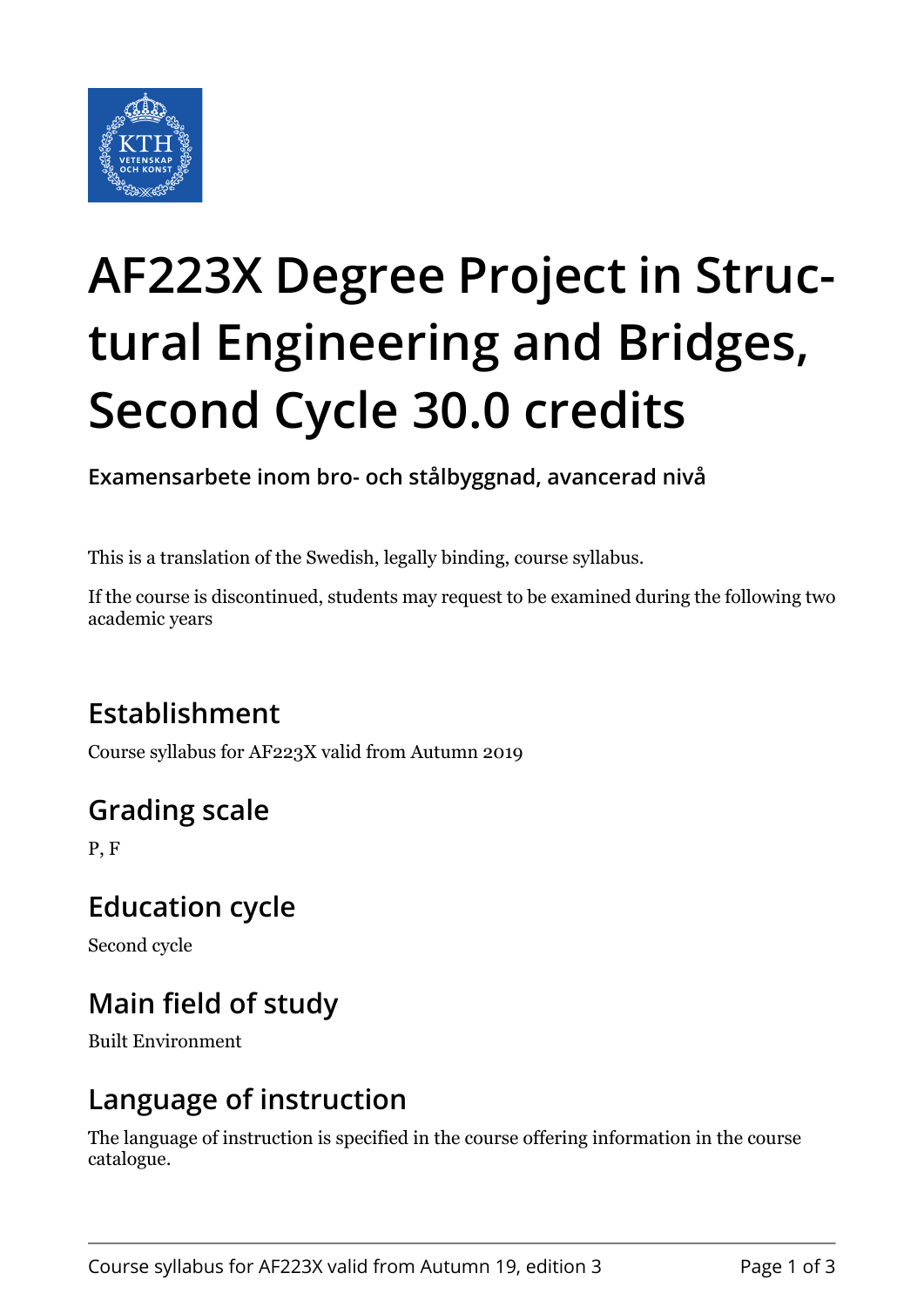### **Intended learning outcomes**

After a completed degree project, the student should be able to

- 1. show knowledge of the disciplinary foundation of the chosen subject area and best practice, an advanced understanding of current research and development work and advanced knowledge of methods.
- 2. demonstrate the ability to search for, collect and integrate knowledge in a comprehensive, critical, and systematic way and to identify his or her needs for further knowledge.
- 3. demonstrate the ability to identify, analyse, assess and handle complex phenomena, issues and situations, even with limited information.
- 4. demonstrate the ability to plan, and with adequate methods, carry out high-quality assignments within given time frames, as well as to evaluate this work.
- 5. demonstrate the ability to develop and evaluate products, processes, systems, methods or technical solutions, taking into consideration people's abilities and needs, and society's goals for economic, social and ecological sustainable development.
- 6. demonstrate orally and in writing the ability to, in dialogue with different groups, clearly account for and discuss his or her conclusions, including the knowledge and arguments that are the basis of such conclusions.
- 7. demonstrate the ability to exercise judgement, considering the relevant scientific, social and ethical aspects.
- 8. demonstrate the skills required to participate in research and development work or to independently work in other advanced contexts.

### **Course contents**

The degree project should constitute a part of a specialisation within main field of study civil engineering and urban management at the second-cycle level to satisfy the requirements for the degree. This implies that the degree project should normally be carried out within Structural Engineering and Bridges.

# **Disposition**

The course is designed as a delineated research project.

The course structure may include, among other things, literature studies, problem formulation, collection and compilation of data and analysis.

The degree project should be presented at a seminar. The degree project should be written and presented in Swedish or English. A summary should be included in both languages. The Master thesis will be checked for plagiarism.

# **Specific prerequisites**

All courses that are required for issuing the Degree of Bachelor should be fully completed with a pass mark. At least 60 credits of courses for second-cycle studies should be fully